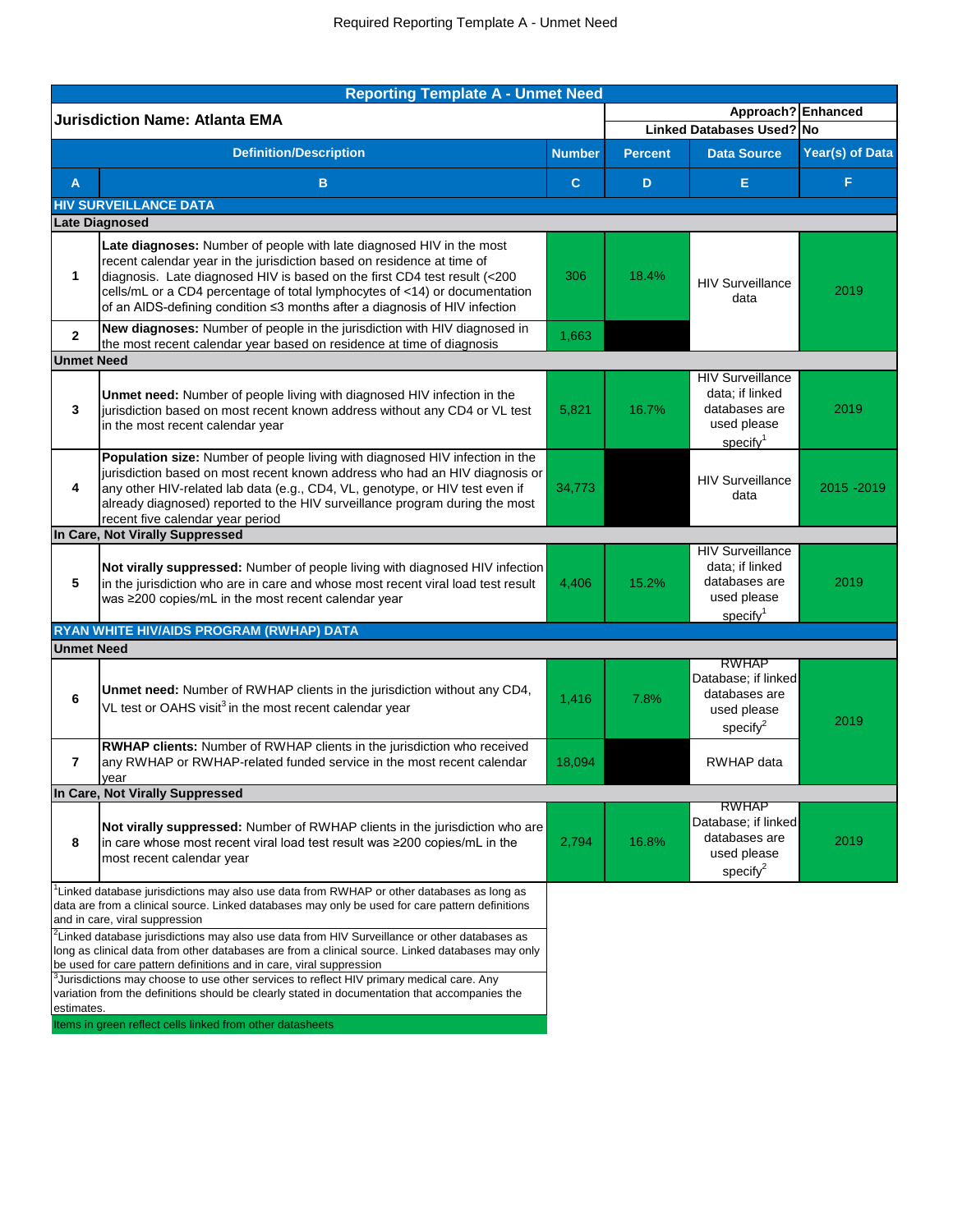| <b>Reporting Template B - Priority Populations</b>          |                                                                         |                                                          |                         |                  |                         |                                        |                          |                                                                |                                         |                                    |                          |                                         |  |  |
|-------------------------------------------------------------|-------------------------------------------------------------------------|----------------------------------------------------------|-------------------------|------------------|-------------------------|----------------------------------------|--------------------------|----------------------------------------------------------------|-----------------------------------------|------------------------------------|--------------------------|-----------------------------------------|--|--|
| <b>Jurisdiction Name: Atlanta EMA</b><br>Approach? Enhanced |                                                                         |                                                          |                         |                  |                         |                                        |                          |                                                                |                                         |                                    |                          |                                         |  |  |
|                                                             |                                                                         | <b>Totals</b>                                            | <b>Numerical Inputs</b> |                  |                         |                                        |                          |                                                                |                                         | <b>Auto-Calculated Percentages</b> |                          |                                         |  |  |
|                                                             |                                                                         |                                                          |                         |                  |                         |                                        | <b>Within Categories</b> |                                                                | <b>Across Categories</b>                |                                    |                          |                                         |  |  |
|                                                             | <b>Category</b>                                                         | with Diagnosed HIV<br># of People Living<br>infection    | # New Diagnoses         | # Late Diagnosed | # Unmet Need            | Virally Suppressed<br>Care, Not<br>lim | Diagnosed<br>% Late      | % Unmet Need                                                   | % In Care, Not<br>Suppressed<br>Virally | Diagnosed<br>% Late                | % Unmet Need             | % In Care, Not<br>Suppressed<br>Virally |  |  |
| A                                                           | B                                                                       | $\mathbf c$                                              | D                       | E                | F                       | G                                      | H                        |                                                                | J                                       | K                                  |                          | M                                       |  |  |
|                                                             | <b>HIV SURVEILLANCE DATA</b>                                            |                                                          |                         |                  |                         |                                        |                          |                                                                |                                         |                                    |                          |                                         |  |  |
| 1                                                           | Total                                                                   | 34,773                                                   | 1,663                   | 306              | 5,821                   | 4,406                                  | 18.4%                    | 16.7%                                                          | 15.2%                                   | 100.0%                             | 100.0%                   | 100.0%                                  |  |  |
| $\overline{2}$                                              | <b>PRIORITY POPULATIONS (Determined by Jurisdiction)</b>                |                                                          |                         |                  |                         |                                        |                          |                                                                |                                         |                                    |                          |                                         |  |  |
|                                                             | Black Males 25-34 years old                                             | 5,655                                                    | 965                     | 183              | 1,069                   | 1,131                                  | 19.0%                    | 18.9%                                                          | 24.7%                                   | 59.8%                              | 18.4%                    | 25.7%                                   |  |  |
|                                                             | Black Females 25-34 years old                                           | 656<br>229                                               | 226<br>37               | 46               | 148<br>57               | 138                                    | 20.4%                    | 22.6%                                                          | 27.2%                                   | 15.0%                              | 2.5%                     | 3.1%                                    |  |  |
|                                                             | Transgender 25-34 years old<br>RYAN WHITE HIV/AIDS PROGRAM (RWHAP) DATA |                                                          |                         | 6                |                         | $\Omega$                               | 16.2%                    | 24.9%                                                          | 27.9%                                   | 2.0%                               | 1.0%                     | 1.1%                                    |  |  |
|                                                             |                                                                         | <b>Totals</b>                                            |                         |                  | <b>Numerical Inputs</b> |                                        |                          |                                                                |                                         |                                    |                          |                                         |  |  |
|                                                             |                                                                         |                                                          |                         |                  |                         | Suppressed                             |                          | <b>Auto-Calculated Percentages</b><br><b>Within Categories</b> |                                         |                                    | <b>Across Categories</b> |                                         |  |  |
|                                                             | <b>Category</b>                                                         | of RWHAP Clients<br>#                                    |                         |                  | # Unmet Need            | Care, Not<br>$\frac{1}{4}$<br>Virally  |                          | % Unmet<br><b>Need</b>                                         | Suppressed<br>Not Virally<br>% In Care, |                                    | % Unmet<br><b>Need</b>   | Suppressed<br>% In Care,<br>Not Virally |  |  |
| A                                                           | B                                                                       | $\overline{c}$                                           |                         |                  | F                       | G                                      |                          |                                                                | J                                       |                                    | L                        | M                                       |  |  |
| 5                                                           | Total                                                                   | 18,094                                                   |                         |                  | 1,416                   | 2,794                                  |                          | 7.8%                                                           | 16.8%                                   |                                    | 100.0%                   | 100.0%                                  |  |  |
| $6\phantom{a}$                                              |                                                                         | <b>PRIORITY POPULATIONS (Determined by Jurisdiction)</b> |                         |                  |                         |                                        |                          |                                                                |                                         |                                    |                          |                                         |  |  |
|                                                             | Black Males 25-34 years old                                             | 3,637                                                    |                         |                  | 379                     | 826                                    |                          | 10.4%                                                          | 25.4%                                   |                                    | 26.8%                    | 29.6%                                   |  |  |
|                                                             | Black Females 25-34 years old                                           | 422                                                      |                         |                  | 64                      | 83                                     |                          | 15.2%                                                          | 23.2%                                   |                                    | 4.5%                     | 3.0%                                    |  |  |
|                                                             | Transgender 25-34 years old                                             | 137                                                      |                         |                  | 36                      | 44                                     |                          | 26.3%                                                          | 43.6%                                   |                                    | 2.5%                     | 1.6%                                    |  |  |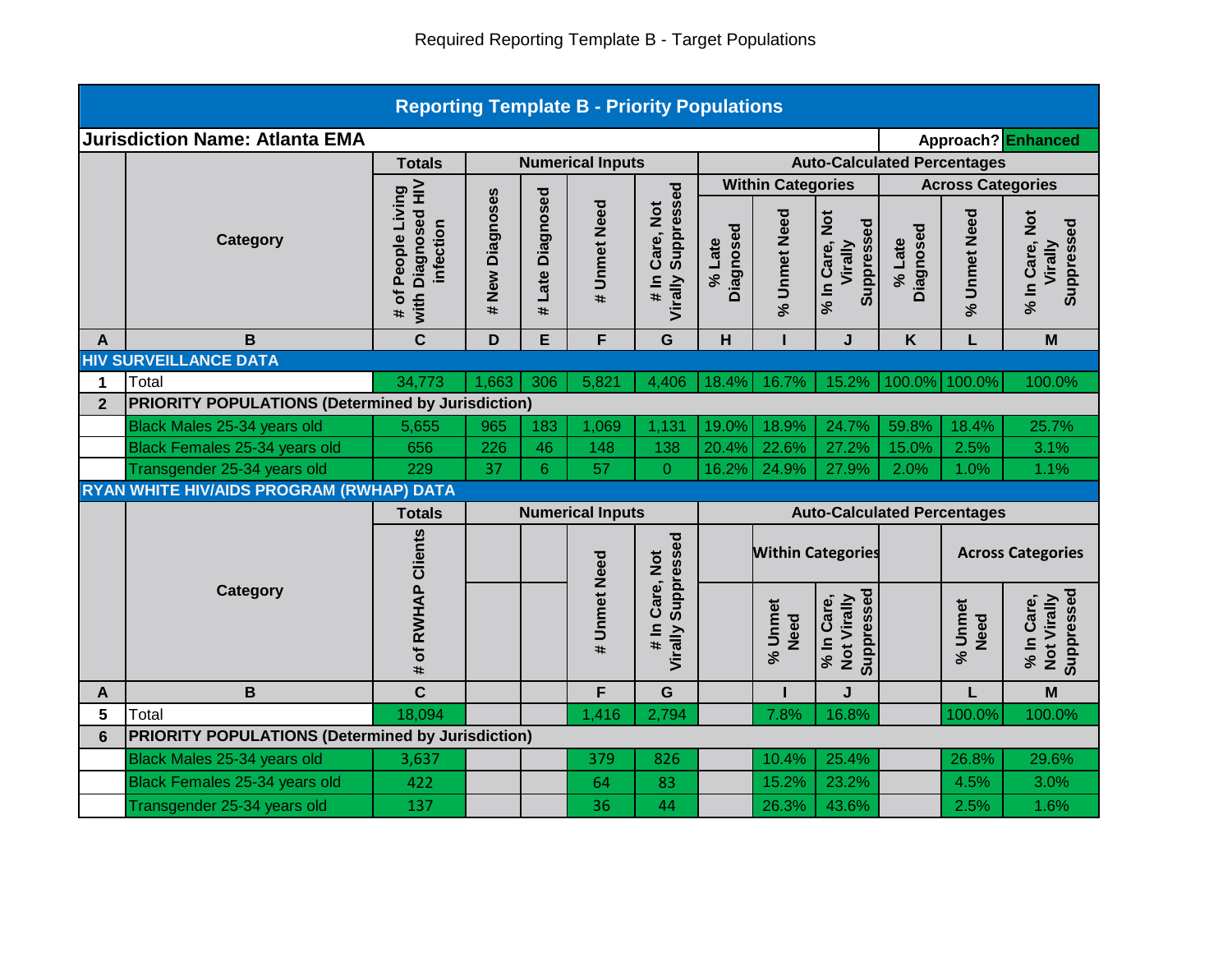## **Calculation Table 2A: Subpopulation Analyses – HIV Surveillance Data**

|                |                                                           | <b>Totals</b>                                            | <b>Numerical Inputs</b> |                     |                |              |                                        | <b>Auto-Calculated Percentages</b>                   |                 |                                       |                       |                                             |                                       |
|----------------|-----------------------------------------------------------|----------------------------------------------------------|-------------------------|---------------------|----------------|--------------|----------------------------------------|------------------------------------------------------|-----------------|---------------------------------------|-----------------------|---------------------------------------------|---------------------------------------|
|                |                                                           |                                                          |                         |                     |                |              |                                        | <b>Within Categories</b><br><b>Across Categories</b> |                 |                                       |                       |                                             |                                       |
|                | Category                                                  | Diagnosed HIV<br># of People<br>Living with<br>Infection | Diagnoses<br># of New   | Diagnoses<br># Late | # In Care      | # Unmet Need | # In Care Not<br>Suppressed<br>Virally | Diagnosed<br>% Late                                  | % Unmet<br>Need | Not Virally<br>Suppresse<br>% In Care | Diagnosed<br>$%$ Late | Jnmet<br>Need<br>$\mathcal{S}_{\mathbf{0}}$ | Not Virally<br>Suppresse<br>% In Care |
| Α              | B                                                         | C                                                        | D                       | E                   | F              | G            | H                                      | $\mathbf{I}$                                         | J               | K                                     | L                     | M                                           | N                                     |
| 1              | Total                                                     | 34,773                                                   | 1,663                   | 306                 | 28,952         | 5,821        | 4,406                                  | 18.4%                                                | 16.7%           | 15.2%                                 | 100.0%                | 100.0%                                      | 100.0%                                |
| $\overline{2}$ | <b>CURRENT GENDER IDENTITY</b>                            |                                                          |                         |                     |                |              |                                        |                                                      |                 |                                       |                       |                                             |                                       |
|                | Male                                                      | 27,629                                                   | 1,340                   | 242                 | 22,945         | 4,684        | 3,428                                  | 18.1%                                                | 17.0%           | 14.9%                                 | 79.1%                 | 80.5%                                       | 77.8%                                 |
|                | Female                                                    | 6,651                                                    | 286                     | 58                  | 5,612          | 1,039        | 893                                    | 20.3%                                                | 15.6%           | 15.9%                                 | 19.0%                 | 17.8%                                       | 20.3%                                 |
|                | Transgender                                               | 487                                                      | 37                      | 6                   | 392            | 95           | 85                                     | 16.2%                                                | 19.5%           | 21.7%                                 | 2.0%                  | 1.6%                                        | 1.9%                                  |
|                | 3 RACE/ETHNICITY                                          |                                                          |                         |                     |                |              | $\mathbf 0$                            | 0.0%                                                 |                 | 0.0%                                  | 0.0%                  |                                             |                                       |
|                | American Indian/Alaska Native Non-Hispanic                | 12<br>199                                                | $<$ 5<br>15             | 0<br>$5$            | 11<br>173      | $<$ 5<br>26  | 12                                     | 0.0%                                                 | 0.0%<br>13.1%   | 6.9%                                  | 0.0%                  | 0.0%<br>0.4%                                | 0.0%<br>0.3%                          |
|                | Asian Non-Hispanic<br>Black/African American Non-Hispanic | 24,196                                                   | 1,219                   | 234                 | 19,875         | 4,321        | 3,534                                  | 19.2%                                                | 17.9%           | 17.8%                                 | 76.5%                 | 74.2%                                       | 80.2%                                 |
|                | Hispanic/Latino                                           | 2,572                                                    | 182                     | 32                  | 2,187          | 385          | 247                                    | 17.6%                                                | 15.0%           | 11.3%                                 | 10.5%                 | 6.6%                                        | 5.6%                                  |
|                | Native Hawaiian/Pacific Islander Non-Hispanic             | 10                                                       | $5$                     | $\pmb{0}$           | $\overline{7}$ | $5$          | $5$                                    | 0.0%                                                 | 0.0%            | 0.0%                                  | 0.0%                  | 0.0%                                        | 0.0%                                  |
|                | White Non-Hispanic                                        | 5,747                                                    | 195                     | 28                  | 4,994          | 753          | 374                                    | 14.4%                                                | 13.1%           | 7.5%                                  | 9.2%                  | 12.9%                                       | 8.5%                                  |
|                | Multiple races Non-Hispanic                               | 1,799                                                    | 36                      | 8                   | 1,580          | 219          | 226                                    | 22.2%                                                | 12.2%           | 14.3%                                 | 2.6%                  | 3.8%                                        | 5.1%                                  |
|                | Unknown                                                   | 238                                                      | 14                      | 5                   | 125            | 113          | 12                                     | 0.0%                                                 | 47.5%           | 9.6%                                  | 0.0%                  | 1.9%                                        | 0.3%                                  |
| 4              | <b>AGE</b>                                                |                                                          |                         |                     |                |              |                                        |                                                      |                 |                                       |                       |                                             |                                       |
|                | < 13 <sup>4</sup>                                         |                                                          |                         |                     |                |              |                                        | 0.0%                                                 | 0.0%            | 0.0%                                  | 0.0%                  | 0.0%                                        | 0.0%                                  |
|                | 13-24                                                     | 1,497                                                    | 423                     | 34                  | 1,231          | 266          | 331                                    | 8.0%                                                 | 17.8%           | 26.9%                                 | 11.1%                 | 4.6%                                        | 7.5%                                  |
|                | 25-34                                                     | 8,187                                                    | 665                     | 117                 | 6,635          | 1,552        | 1,545                                  | 17.6%                                                | 19.0%           | 23.3%                                 | 38.2%                 | 26.7%                                       | 35.1%                                 |
|                | 35-44                                                     | 7,670                                                    | 288                     | 70                  | 6,348          | 1,322        | 1,111                                  | 24.3%                                                | 17.2%           | 17.5%                                 | 22.9%                 | 22.7%                                       | 25.2%                                 |
|                | 45-54                                                     | 8,543                                                    | 167                     | 52                  | 7,284          | 1,259        | 815                                    | 31.1%                                                | 14.7%           | 11.2%                                 | 17.0%                 | 21.6%                                       | 18.5%                                 |
|                | 55-64                                                     | 6,718                                                    | 102                     | 26                  | 5,662          | 1,056        | 478                                    | 25.5%                                                | 15.7%           | 8.4%                                  | 8.5%                  | 18.1%                                       | 10.8%                                 |
|                | $65+$                                                     | 2,158                                                    | 18                      | $\overline{7}$      | 1,792          | 366          | 126                                    | 38.9%                                                | 17.0%           | 7.0%                                  | 2.3%                  | 6.3%                                        | 2.9%                                  |
| 5              | <b>TRANSMISSION CATEGORY/HIV RISK FACTOR</b>              |                                                          |                         |                     |                |              |                                        |                                                      |                 |                                       |                       |                                             |                                       |
|                | Male:                                                     |                                                          |                         |                     |                |              |                                        |                                                      |                 |                                       |                       |                                             |                                       |
|                | Male to male sexual contact                               | 20,110                                                   | 986                     | 163                 | 16,926         | 3,184        | 2,599                                  | 16.5%                                                | 15.8%           | 15.4%                                 | 53.3%                 | 54.7%                                       | 59.0%                                 |
|                | Injection drug use (IDU)                                  | 570                                                      | 17                      | $5$                 | 441            | 129          | 79                                     | 0.0%                                                 | 22.6%           | 17.9%                                 | 0.0%                  | 2.2%                                        | 1.8%                                  |
|                | Male to male sexual contact & IDU                         | 1,055                                                    | 25                      | $\overline{c}$      | 904            | 151          | 170                                    | 0.0%                                                 | 14.3%           | 18.8%                                 | 0.0%                  | 2.6%                                        | 3.9%                                  |
|                | Heterosexual contact                                      | 1,135                                                    | 97                      | 38                  | 905            | 230          | 137                                    | 39.2%                                                | 20.3%           | 15.1%                                 | 12.4%                 | 4.0%                                        | 3.1%                                  |
|                | Other/No Identified Risk                                  | 4,759                                                    | 215                     | 35                  | 3,769          | 990          | 443                                    | 16.3%                                                | 20.8%           | 11.8%                                 | 11.4%                 | 17.0%                                       | 10.1%                                 |
|                | Female:                                                   |                                                          |                         |                     |                |              |                                        |                                                      |                 |                                       |                       |                                             |                                       |
|                | Injection drug use                                        | 460                                                      | 8                       | $<$ 5               | 389            | 71           | 70                                     | 0.0%                                                 | 15.4%           | 18.0%                                 | 0.0%                  | 1.2%                                        | 1.6%                                  |
|                | Heterosexual contact                                      | 3,941                                                    | 144                     | 33                  | 3,447          | 494          | 545                                    | 22.9%                                                | 12.5%           | 15.8%                                 | 10.8%                 | 8.5%                                        | 12.4%                                 |
|                | Other/No Identified Risk                                  | 2,250                                                    | 134                     | 24                  | 1,776          | 474          | 278                                    | 17.9%                                                | 21.1%           | 15.7%                                 | 7.8%                  | 8.1%                                        | 6.3%                                  |
|                | Transgender:                                              |                                                          |                         |                     |                |              |                                        |                                                      |                 |                                       |                       |                                             |                                       |
|                | Sexual contact                                            | 438                                                      | 32                      | 6                   | 355            | 83           | 75                                     | 18.8%                                                | 18.9%           | 21.1%                                 | 2.0%                  | 1.4%                                        | 1.7%                                  |
|                | Injection drug use                                        | $5$                                                      | 0                       | $\mathbf 0$         | $5$            | 5            | <5                                     | 0.0%                                                 | 0.0%            | 0.0%                                  | 0.0%                  | 0.0%                                        | 0.0%                                  |
|                | Sexual contact & IDU                                      | 26                                                       | $5$                     | 0                   | 20             | 6            | <5                                     | 0.0%                                                 | 23.1%           | 0.0%                                  | 0.0%                  | 0.1%                                        | 0.0%                                  |
|                | Other/No Identified Risk                                  | 20                                                       | $5$                     | $\Omega$            | 15             | 5            | 5                                      | 0.0%                                                 | 25.0%           | 33.3%                                 | 0.0%                  | 0.1%                                        | 0.1%                                  |
|                | Geographic Unit (Determined by jurisdiction)              |                                                          |                         |                     |                |              |                                        |                                                      |                 |                                       |                       |                                             |                                       |
|                | <b>Fulton County</b>                                      | 14,221                                                   | 556                     | 93                  | 11,832         | 2,389        | 1,979                                  | 16.7%                                                | 16.8%           | 16.7%                                 | 30.4%                 | 41.0%                                       | 44.9%                                 |
|                | DeKalb County                                             | 8,179                                                    | 355                     | 63                  | 6,771          | 1,408        | 1,000                                  | 17.7%                                                | 17.2%           | 14.8%                                 | 20.6%                 | 24.2%                                       | 22.7%                                 |
|                | Cobb County                                               | 3,008                                                    | 183                     | 35                  | 2,537          | 471          | 357                                    | 19.1%                                                | 15.7%           | 14.1%                                 | 11.4%                 | 8.1%                                        | 8.1%                                  |
|                | <b>Gwinnett County</b>                                    | 2,819                                                    | 213                     | 38                  | 2,354          | 465          | 286                                    | 17.8%                                                | 16.5%           | 12.1%                                 | 12.4%                 | 8.0%                                        | 6.5%                                  |
|                | <b>Clayton County</b>                                     | 2,153                                                    | 139                     | 31                  | 1,753          | 400          | 297                                    | 22.3%                                                | 18.6%           | 16.9%                                 | 10.1%                 | 6.9%                                        | 6.7%                                  |
|                | <b>TARGET POPULATIONS (Determined by jurisdiction)</b>    |                                                          |                         |                     |                |              |                                        |                                                      |                 |                                       |                       |                                             |                                       |
|                | Black Males 25-34 years old                               | 5,655                                                    | 965                     | 183                 | 4,586          | 1,069        | 1,131                                  | 19.0%                                                | 18.9%           | 24.7%                                 | 59.8%                 | 18.4%                                       | 25.7%                                 |
|                | Black Females 25-34 years old                             | 656                                                      | 226                     | 46                  | 508            | 148          | 138                                    | 20.4%                                                | 22.6%           | 27.2%                                 | 15.0%                 | 2.5%                                        | 3.1%                                  |
|                | Transgender 25-34 years old                               | 229                                                      | 37                      | 6                   | 172            | 57           | 48                                     | 16.2%                                                | 24.9%           | 27.9%                                 | 2.0%                  | 1.0%                                        | 1.1%                                  |